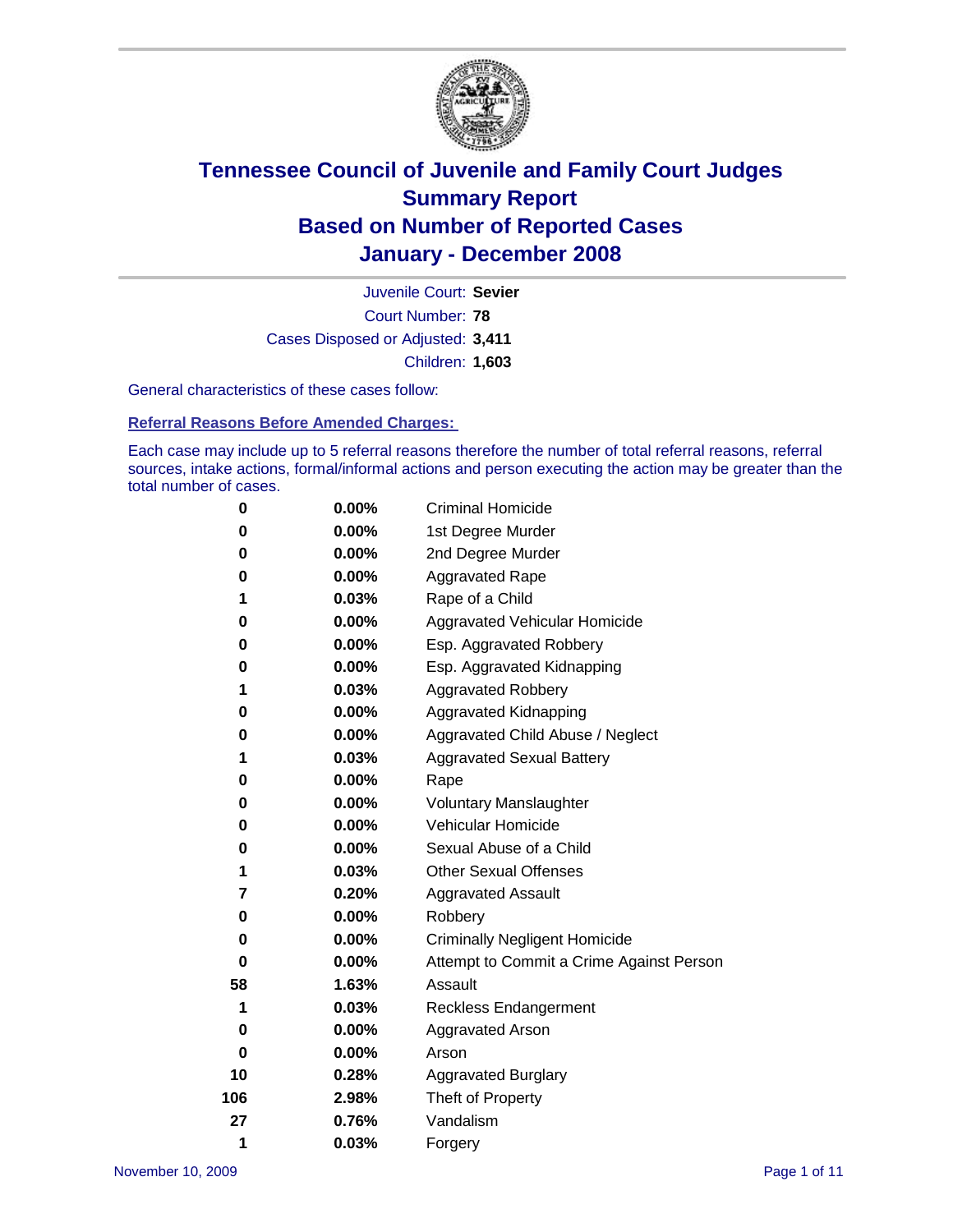

Court Number: **78** Juvenile Court: **Sevier** Cases Disposed or Adjusted: **3,411** Children: **1,603**

#### **Referral Reasons Before Amended Charges:**

Each case may include up to 5 referral reasons therefore the number of total referral reasons, referral sources, intake actions, formal/informal actions and person executing the action may be greater than the total number of cases.

| 0              | 0.00%  | <b>Worthless Checks</b>                                     |
|----------------|--------|-------------------------------------------------------------|
| 4              | 0.11%  | Illegal Possession / Fraudulent Use of Credit / Debit Cards |
| 6              | 0.17%  | <b>Burglary</b>                                             |
| 5              | 0.14%  | Unauthorized Use of a Vehicle                               |
| 0              | 0.00%  | <b>Cruelty to Animals</b>                                   |
| 0              | 0.00%  | Sale of Controlled Substances                               |
| 90             | 2.53%  | <b>Other Drug Offenses</b>                                  |
| $\mathbf{2}$   | 0.06%  | <b>Possession of Controlled Substances</b>                  |
| 0              | 0.00%  | <b>Criminal Attempt</b>                                     |
| 4              | 0.11%  | Carrying Weapons on School Property                         |
| $\mathbf 2$    | 0.06%  | Unlawful Carrying / Possession of a Weapon                  |
| 8              | 0.23%  | <b>Evading Arrest</b>                                       |
| 0              | 0.00%  | Escape                                                      |
| 7              | 0.20%  | Driving Under Influence (DUI)                               |
| 49             | 1.38%  | Possession / Consumption of Alcohol                         |
| 9              | 0.25%  | Resisting Stop, Frisk, Halt, Arrest or Search               |
| 1              | 0.03%  | <b>Aggravated Criminal Trespass</b>                         |
| 3              | 0.08%  | Harassment                                                  |
| $\bf{0}$       | 0.00%  | Failure to Appear                                           |
| 3              | 0.08%  | Filing a False Police Report                                |
| 4              | 0.11%  | Criminal Impersonation                                      |
| 27             | 0.76%  | <b>Disorderly Conduct</b>                                   |
| $\overline{7}$ | 0.20%  | <b>Criminal Trespass</b>                                    |
| 7              | 0.20%  | <b>Public Intoxication</b>                                  |
| 0              | 0.00%  | Gambling                                                    |
| 223            | 6.27%  | Traffic                                                     |
| $\bf{0}$       | 0.00%  | Local Ordinances                                            |
| 1              | 0.03%  | Violation of Wildlife Regulations                           |
| 370            | 10.41% | Contempt of Court                                           |
| 119            | 3.35%  | Violation of Probation                                      |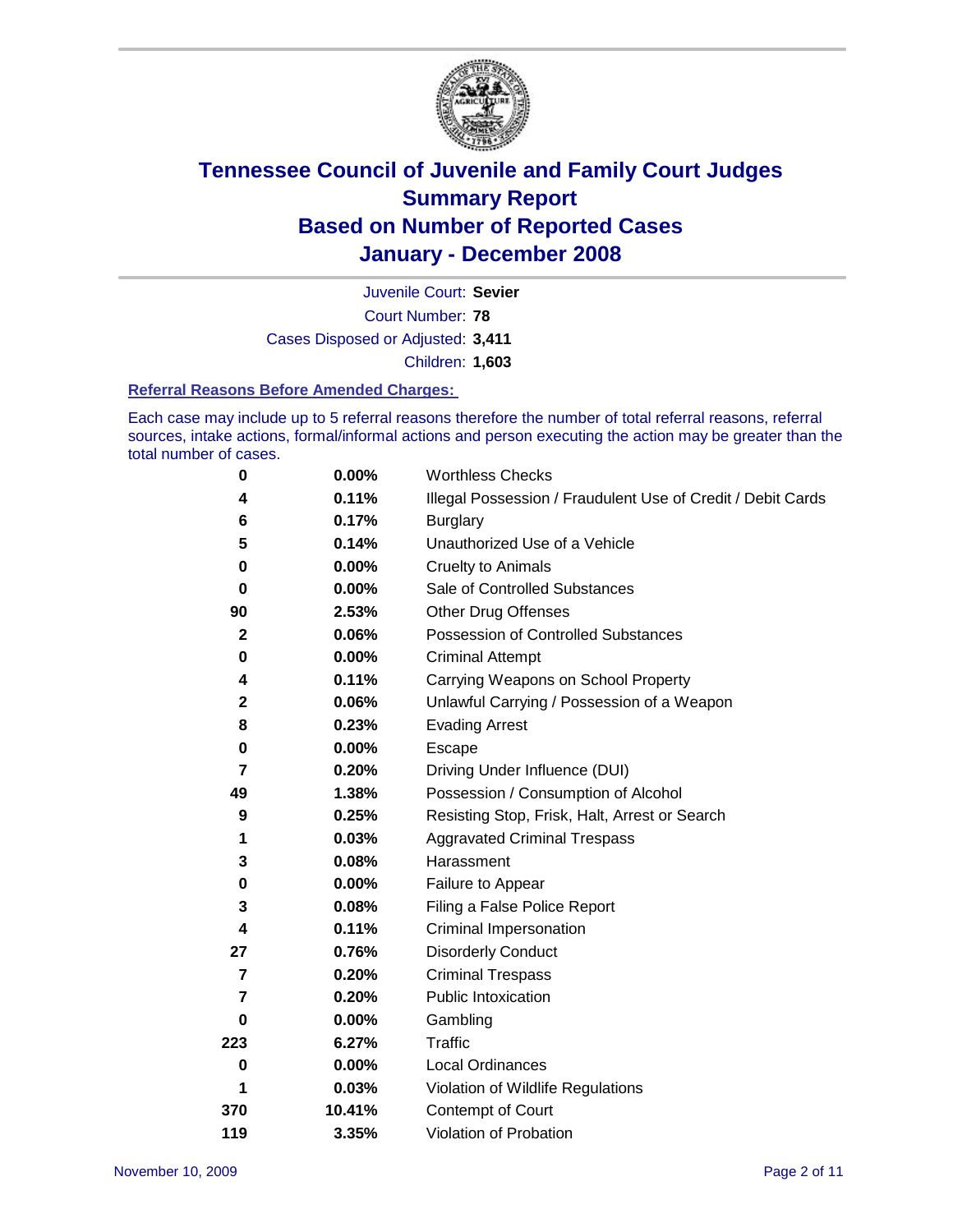

Court Number: **78** Juvenile Court: **Sevier** Cases Disposed or Adjusted: **3,411** Children: **1,603**

#### **Referral Reasons Before Amended Charges:**

Each case may include up to 5 referral reasons therefore the number of total referral reasons, referral sources, intake actions, formal/informal actions and person executing the action may be greater than the total number of cases.

| 7     | 0.20%    | Violation of Aftercare                 |
|-------|----------|----------------------------------------|
| 130   | 3.66%    | <b>Unruly Behavior</b>                 |
| 147   | 4.14%    | Truancy                                |
| 78    | 2.19%    | In-State Runaway                       |
| 0     | 0.00%    | Out-of-State Runaway                   |
| 115   | 3.24%    | Possession of Tobacco Products         |
| 66    | 1.86%    | Violation of a Valid Court Order       |
| 0     | 0.00%    | <b>Violation of Curfew</b>             |
| 0     | 0.00%    | Sexually Abused Child                  |
| 0     | 0.00%    | <b>Physically Abused Child</b>         |
| 464   | 13.06%   | Dependency / Neglect                   |
| 42    | 1.18%    | <b>Termination of Parental Rights</b>  |
| 0     | $0.00\%$ | <b>Violation of Pretrial Diversion</b> |
| 4     | 0.11%    | Violation of Informal Adjustment       |
| 631   | 17.75%   | <b>Judicial Review</b>                 |
| 0     | $0.00\%$ | <b>Administrative Review</b>           |
| 14    | 0.39%    | <b>Foster Care Review</b>              |
| 125   | 3.52%    | Custody                                |
| 8     | 0.23%    | Visitation                             |
| 22    | 0.62%    | Paternity / Legitimation               |
| 311   | 8.75%    | <b>Child Support</b>                   |
| 0     | 0.00%    | <b>Request for Medical Treatment</b>   |
| 0     | 0.00%    | <b>Consent to Marry</b>                |
| 225   | 6.33%    | Other                                  |
| 3,554 | 100.00%  | <b>Total Referrals</b>                 |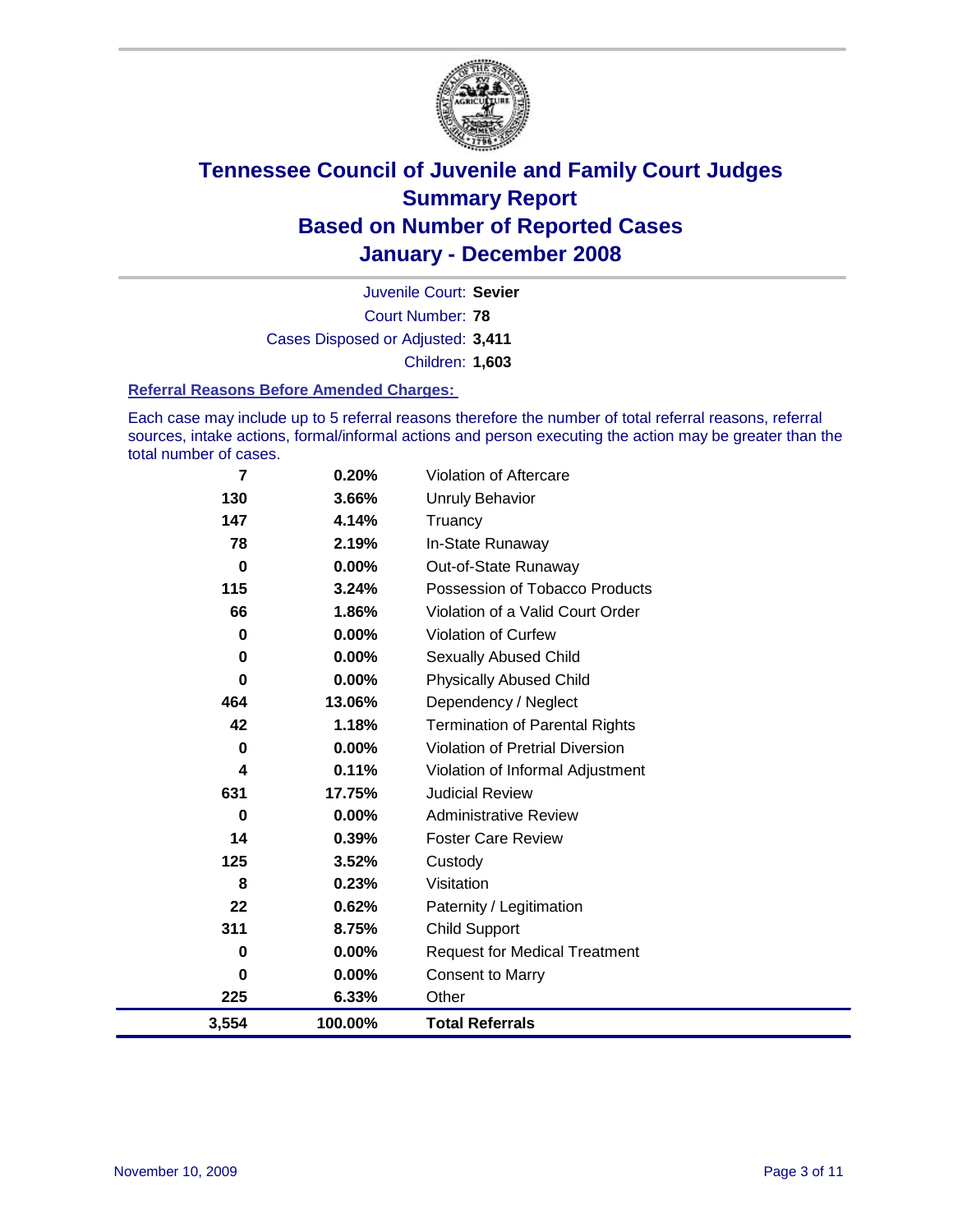

|                            |                                   | Juvenile Court: Sevier            |  |
|----------------------------|-----------------------------------|-----------------------------------|--|
|                            |                                   | Court Number: 78                  |  |
|                            | Cases Disposed or Adjusted: 3,411 |                                   |  |
|                            |                                   | Children: 1,603                   |  |
| <b>Referral Sources: 1</b> |                                   |                                   |  |
| 655                        | 18.43%                            | Law Enforcement                   |  |
| 236                        | 6.64%                             | Parents                           |  |
| 78                         | 2.19%                             | Relatives                         |  |
| 111                        | 3.12%                             | Self                              |  |
| 282                        | 7.93%                             | School                            |  |
| 0                          | $0.00\%$                          | <b>CSA</b>                        |  |
| 1,022                      | 28.76%                            | <b>DCS</b>                        |  |
| 669                        | 18.82%                            | <b>Other State Department</b>     |  |
| 5                          | 0.14%                             | <b>District Attorney's Office</b> |  |
| 202                        | 5.68%                             | <b>Court Staff</b>                |  |
| 66                         | 1.86%                             | Social Agency                     |  |
| 27                         | 0.76%                             | <b>Other Court</b>                |  |
| 50                         | 1.41%                             | Victim                            |  |
| 11                         | 0.31%                             | Child & Parent                    |  |
| 0                          | $0.00\%$                          | Hospital                          |  |
| 0                          | $0.00\%$                          | Unknown                           |  |

### **Age of Child at Referral: 2**

**140 3.94%** Other

**3,554 100.00% Total Referral Sources**

| 1.603 | 100.00%  | <b>Total Child Count</b> |
|-------|----------|--------------------------|
| 0     | $0.00\%$ | <b>Unknown</b>           |
| 16    | 1.00%    | Ages 19 and Over         |
| 380   | 23.71%   | Ages 17 through 18       |
| 505   | 31.50%   | Ages 15 through 16       |
| 206   | 12.85%   | Ages 13 through 14       |
| 111   | 6.92%    | Ages 11 through 12       |
| 385   | 24.02%   | Ages 10 and Under        |
|       |          |                          |

<sup>1</sup> If different than number of Referral Reasons (3554), verify accuracy of your court's data.

<sup>2</sup> One child could be counted in multiple categories, verify accuracy of your court's data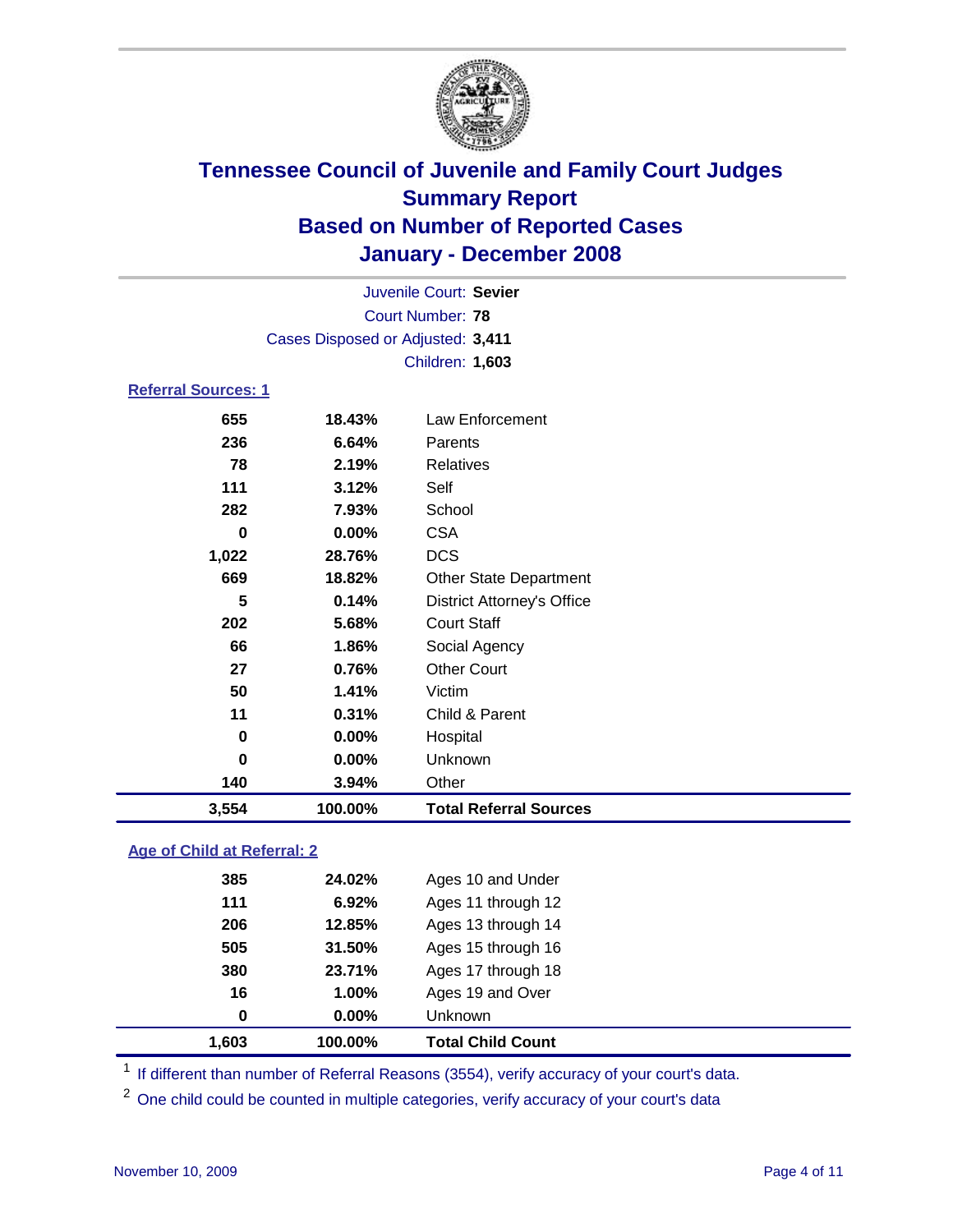

| Juvenile Court: Sevier                  |                                   |                          |  |  |  |
|-----------------------------------------|-----------------------------------|--------------------------|--|--|--|
| Court Number: 78                        |                                   |                          |  |  |  |
|                                         | Cases Disposed or Adjusted: 3,411 |                          |  |  |  |
|                                         |                                   | Children: 1,603          |  |  |  |
| Sex of Child: 1                         |                                   |                          |  |  |  |
| 966                                     | 60.26%                            | Male                     |  |  |  |
| 637                                     | 39.74%                            | Female                   |  |  |  |
| $\bf{0}$                                | 0.00%                             | Unknown                  |  |  |  |
| 1,603                                   | 100.00%                           | <b>Total Child Count</b> |  |  |  |
| Race of Child: 1                        |                                   |                          |  |  |  |
| 1,550                                   | 96.69%                            | White                    |  |  |  |
| 23                                      | 1.43%                             | African American         |  |  |  |
| 1                                       | 0.06%                             | Native American          |  |  |  |
| 1                                       | 0.06%                             | Asian                    |  |  |  |
| 12                                      | 0.75%                             | Mixed                    |  |  |  |
| 16                                      | 1.00%                             | Unknown                  |  |  |  |
| 1,603                                   | 100.00%                           | <b>Total Child Count</b> |  |  |  |
| <b>Hispanic Origin: 1</b>               |                                   |                          |  |  |  |
| 51                                      | 3.18%                             | Yes                      |  |  |  |
| 1,466                                   | 91.45%                            | No                       |  |  |  |
| 86                                      | 5.36%                             | Unknown                  |  |  |  |
| 1,603                                   | 100.00%                           | <b>Total Child Count</b> |  |  |  |
| <b>School Enrollment of Children: 1</b> |                                   |                          |  |  |  |
| 1,011                                   | 63.07%                            | Yes                      |  |  |  |
| 204                                     | 12.73%                            | No                       |  |  |  |
| 388                                     | 24.20%                            | Unknown                  |  |  |  |
| 1,603                                   | 100.00%                           | <b>Total Child Count</b> |  |  |  |

<sup>1</sup> One child could be counted in multiple categories, verify accuracy of your court's data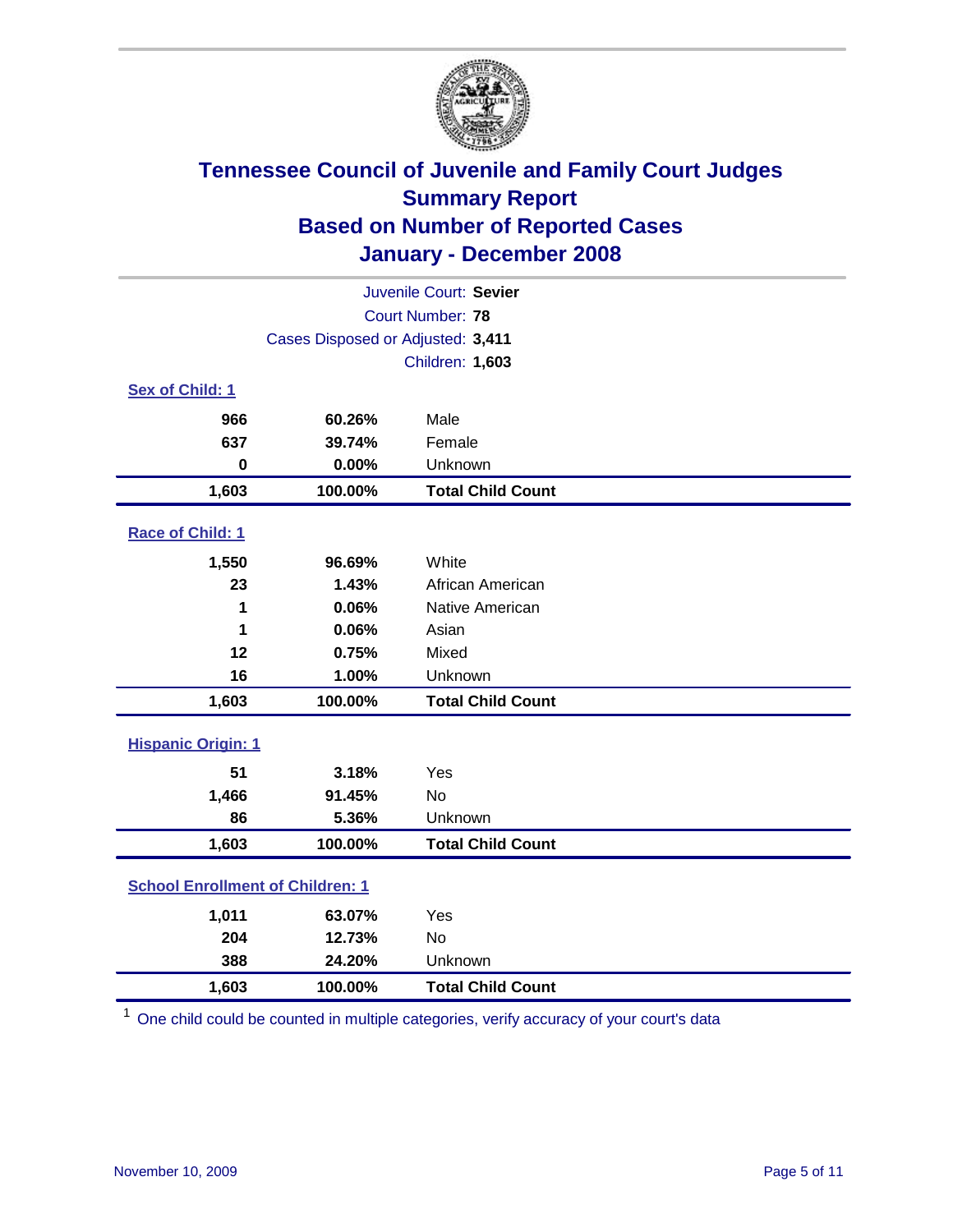

Court Number: **78** Juvenile Court: **Sevier** Cases Disposed or Adjusted: **3,411** Children: **1,603**

### **Living Arrangement of Child at Time of Referral: 1**

| 1,603 | 100.00%  | <b>Total Child Count</b>     |
|-------|----------|------------------------------|
| 14    | 0.87%    | Other                        |
| 241   | 15.03%   | Unknown                      |
| 8     | $0.50\%$ | Independent                  |
| 1     | 0.06%    | In an Institution            |
| 11    | 0.69%    | In a Residential Center      |
| 38    | $2.37\%$ | In a Group Home              |
| 97    | 6.05%    | With Foster Family           |
| 10    | 0.62%    | With Adoptive Parents        |
| 155   | 9.67%    | <b>With Relatives</b>        |
| 142   | 8.86%    | With Father                  |
| 604   | 37.68%   | With Mother                  |
| 32    | 2.00%    | With Mother and Stepfather   |
| 25    | 1.56%    | With Father and Stepmother   |
| 225   | 14.04%   | With Both Biological Parents |

#### **Type of Detention: 2**

| 3.411        | 100.00%  | <b>Total Detention Count</b> |  |
|--------------|----------|------------------------------|--|
| $\mathbf{2}$ | 0.06%    | Other                        |  |
| 2,808        | 82.32%   | Does Not Apply               |  |
| 3            | 0.09%    | Unknown                      |  |
| 0            | 0.00%    | <b>Psychiatric Hospital</b>  |  |
| 0            | $0.00\%$ | Jail - No Separation         |  |
| 0            | $0.00\%$ | Jail - Partial Separation    |  |
| 0            | $0.00\%$ | Jail - Complete Separation   |  |
| 565          | 16.56%   | Juvenile Detention Facility  |  |
| 33           | 0.97%    | Non-Secure Placement         |  |
|              |          |                              |  |

<sup>1</sup> One child could be counted in multiple categories, verify accuracy of your court's data

<sup>2</sup> If different than number of Cases (3411) verify accuracy of your court's data.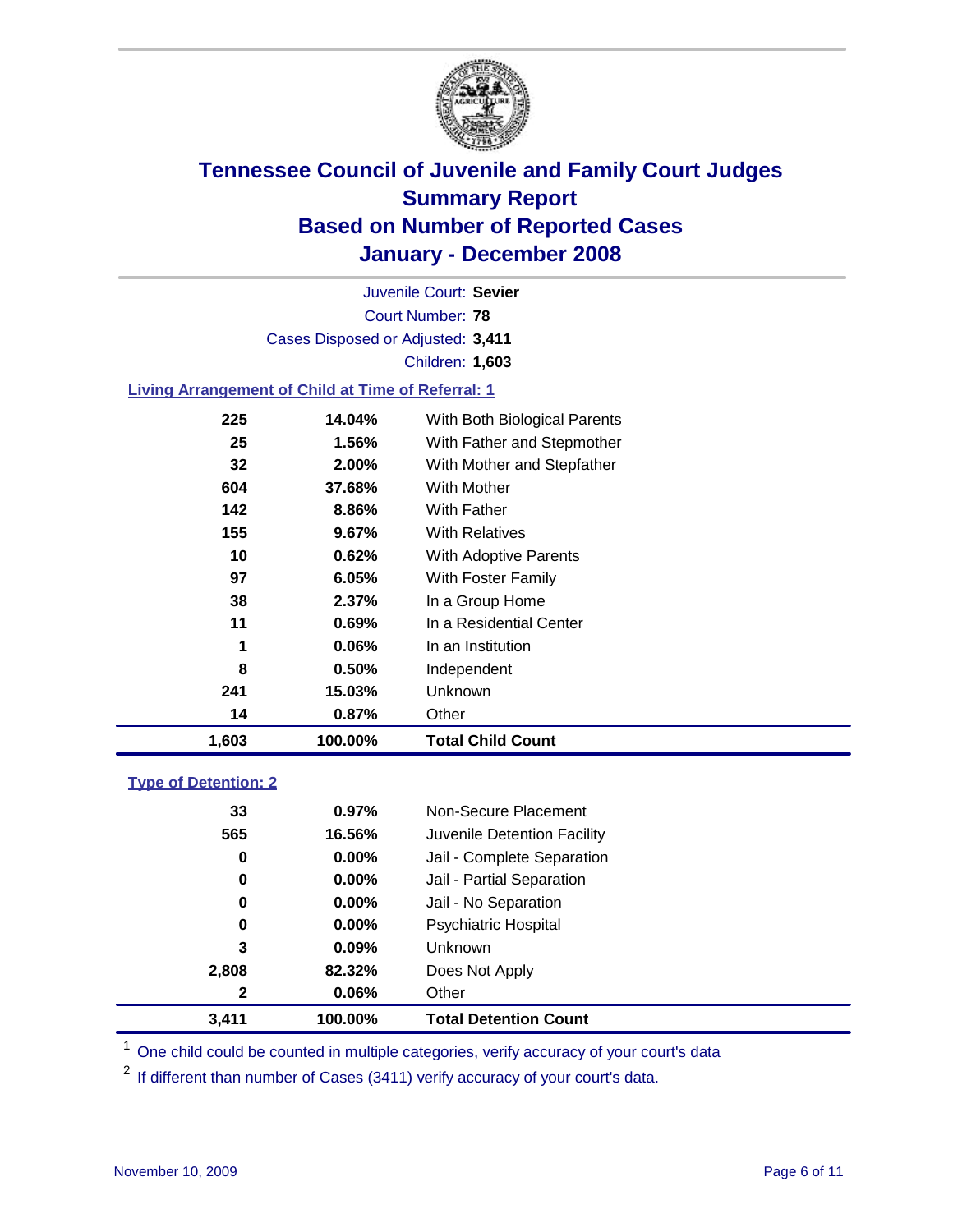

|                                                    | Juvenile Court: Sevier            |                                      |  |  |  |
|----------------------------------------------------|-----------------------------------|--------------------------------------|--|--|--|
| Court Number: 78                                   |                                   |                                      |  |  |  |
|                                                    | Cases Disposed or Adjusted: 3,411 |                                      |  |  |  |
|                                                    |                                   | Children: 1,603                      |  |  |  |
| <b>Placement After Secure Detention Hearing: 1</b> |                                   |                                      |  |  |  |
| 583                                                | 17.09%                            | Returned to Prior Living Arrangement |  |  |  |
| 8                                                  | 0.23%                             | Juvenile Detention Facility          |  |  |  |
| $\bf{0}$                                           | 0.00%                             | Jail                                 |  |  |  |
|                                                    | 0.03%                             | Shelter / Group Home                 |  |  |  |
| 6                                                  | 0.18%                             | <b>Foster Family Home</b>            |  |  |  |
| $\bf{0}$                                           | 0.00%                             | Psychiatric Hospital                 |  |  |  |
| 7                                                  | 0.21%                             | Unknown                              |  |  |  |
| 2,805                                              | 82.23%                            | Does Not Apply                       |  |  |  |
| 1                                                  | 0.03%                             | Other                                |  |  |  |
| 3,411                                              | 100.00%                           | <b>Total Placement Count</b>         |  |  |  |
|                                                    |                                   |                                      |  |  |  |
| <b>Intake Actions: 2</b>                           |                                   |                                      |  |  |  |
| 2,582                                              | 72.65%                            | <b>Petition Filed</b>                |  |  |  |
| 261                                                | 7.34%                             | <b>Motion Filed</b>                  |  |  |  |
| 304                                                | 8.55%                             | <b>Citation Processed</b>            |  |  |  |
|                                                    | 0.03%                             | Notification of Paternity Processed  |  |  |  |
| 208                                                | 5.85%                             | Scheduling of Judicial Review        |  |  |  |
| 6                                                  | 0.17%                             | Scheduling of Administrative Review  |  |  |  |
| 61                                                 |                                   |                                      |  |  |  |
|                                                    | 1.72%                             | Scheduling of Foster Care Review     |  |  |  |
| 0                                                  | 0.00%                             | Unknown                              |  |  |  |
| 0                                                  | 0.00%                             | Does Not Apply                       |  |  |  |
| 131                                                | 3.69%                             | Other                                |  |  |  |

<sup>1</sup> If different than number of Cases (3411) verify accuracy of your court's data.

<sup>2</sup> If different than number of Referral Reasons (3554), verify accuracy of your court's data.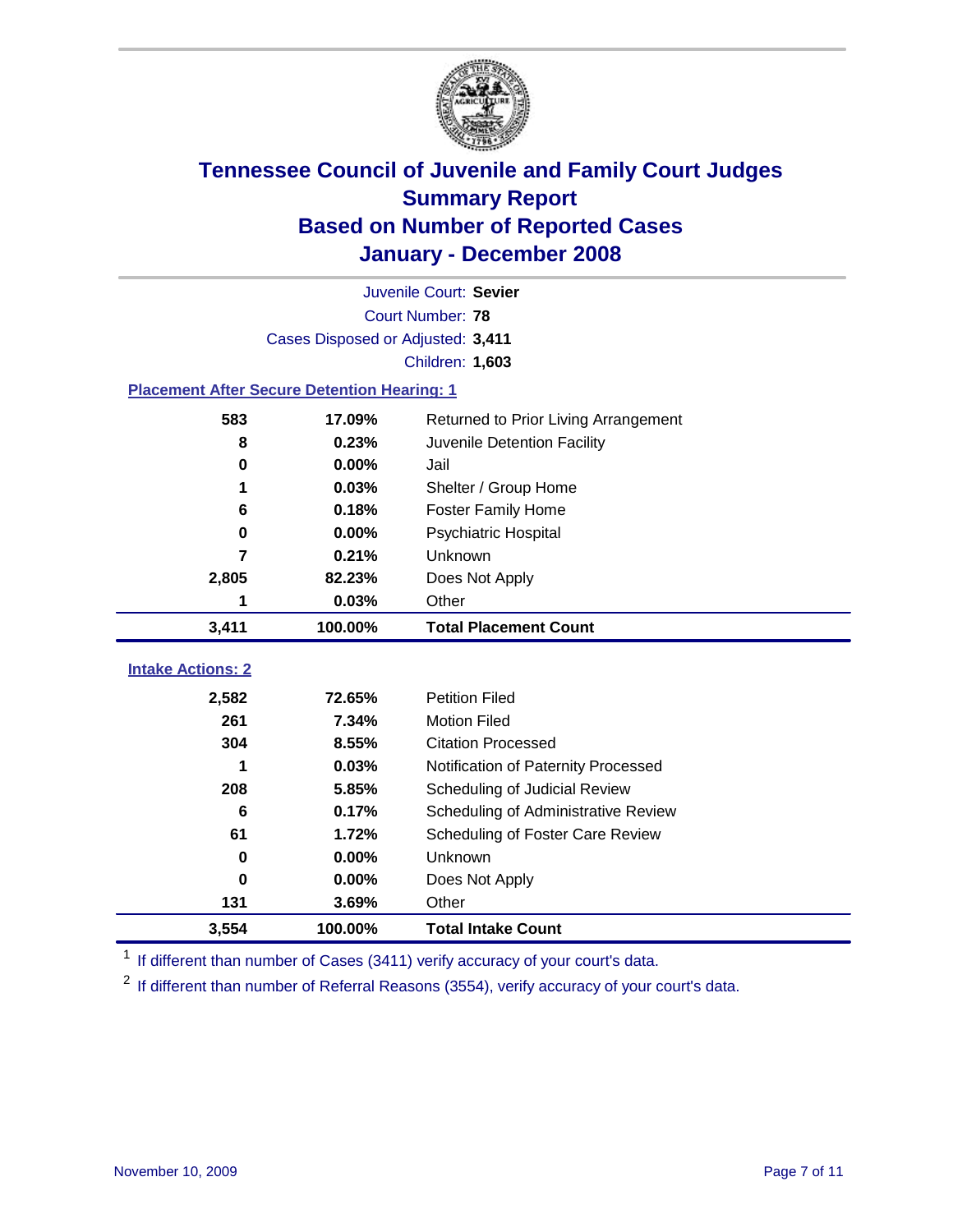

Court Number: **78** Juvenile Court: **Sevier** Cases Disposed or Adjusted: **3,411** Children: **1,603**

#### **Last Grade Completed by Child: 1**

| $\bf{0}$ | 0.00%    | Preschool                |
|----------|----------|--------------------------|
| 14       | 0.87%    | Kindergarten             |
| 29       | 1.81%    | 1st Grade                |
| 22       | 1.37%    | 2nd Grade                |
| 20       | 1.25%    | 3rd Grade                |
| 24       | 1.50%    | 4th Grade                |
| 42       | 2.62%    | 5th Grade                |
| 72       | 4.49%    | 6th Grade                |
| 104      | 6.49%    | 7th Grade                |
| 194      | 12.10%   | 8th Grade                |
| 190      | 11.85%   | 9th Grade                |
| 139      | 8.67%    | 10th Grade               |
| 86       | 5.36%    | 11th Grade               |
| 23       | 1.43%    | 12th Grade               |
| $\bf{0}$ | $0.00\%$ | Non-Graded Special Ed    |
| 18       | 1.12%    | <b>GED</b>               |
| 11       | 0.69%    | Graduated                |
| 99       | 6.18%    | Never Attended School    |
| 442      | 27.57%   | Unknown                  |
| 9        | 0.56%    | Other                    |
| 1,603    | 100.00%  | <b>Total Child Count</b> |

### **Enrolled in Special Education: 1**

| 995   | 62.07%  | No                       |  |
|-------|---------|--------------------------|--|
| 561   | 35.00%  | Unknown                  |  |
| 1,603 | 100.00% | <b>Total Child Count</b> |  |

<sup>1</sup> One child could be counted in multiple categories, verify accuracy of your court's data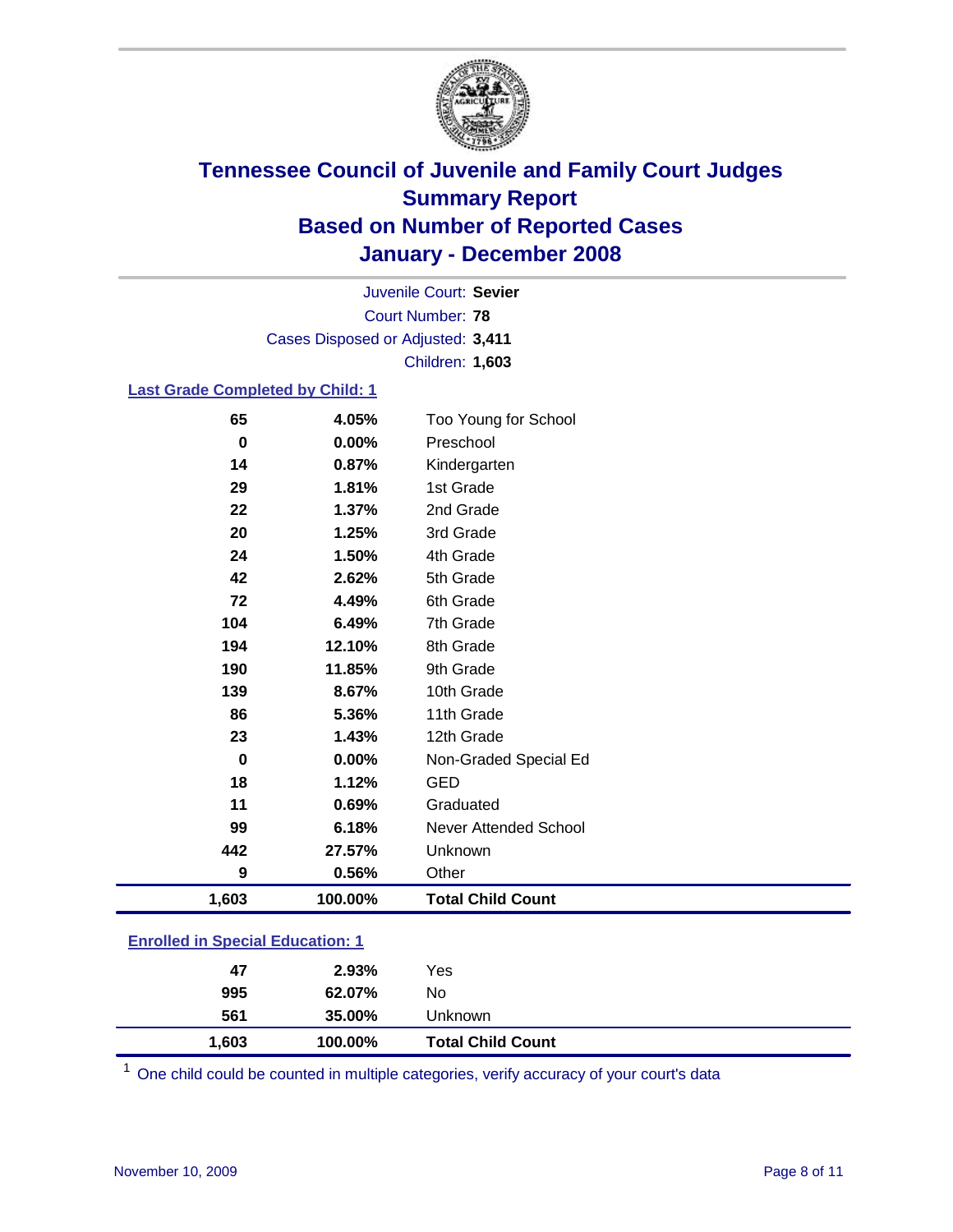

| Juvenile Court: Sevier       |                                   |                           |  |  |  |
|------------------------------|-----------------------------------|---------------------------|--|--|--|
|                              | Court Number: 78                  |                           |  |  |  |
|                              | Cases Disposed or Adjusted: 3,411 |                           |  |  |  |
|                              |                                   | Children: 1,603           |  |  |  |
| <b>Action Executed By: 1</b> |                                   |                           |  |  |  |
| 3,143                        | 88.44%                            | Judge                     |  |  |  |
| 214                          | 6.02%                             | Referee                   |  |  |  |
| 195                          | 5.49%                             | <b>YSO</b>                |  |  |  |
| $\mathbf{2}$                 | 0.06%                             | Other                     |  |  |  |
| 0                            | $0.00\%$                          | Unknown                   |  |  |  |
| 3,554                        | 100.00%                           | <b>Total Action Count</b> |  |  |  |

### **Formal / Informal Actions: 1**

| 189          | 5.32%    | Dismissed                                        |
|--------------|----------|--------------------------------------------------|
| 102          | 2.87%    | Retired / Nolle Prosequi                         |
| 392          | 11.03%   | <b>Complaint Substantiated Delinquent</b>        |
| 212          | 5.97%    | <b>Complaint Substantiated Status Offender</b>   |
| 40           | 1.13%    | <b>Complaint Substantiated Dependent/Neglect</b> |
| 0            | $0.00\%$ | <b>Complaint Substantiated Abused</b>            |
| 0            | $0.00\%$ | <b>Complaint Substantiated Mentally III</b>      |
| 270          | 7.60%    | Informal Adjustment                              |
| 2            | $0.06\%$ | <b>Pretrial Diversion</b>                        |
| $\mathbf{2}$ | 0.06%    | <b>Transfer to Adult Court Hearing</b>           |
| 1            | 0.03%    | Charges Cleared by Transfer to Adult Court       |
| 1,027        | 28.90%   | Special Proceeding                               |
| 312          | 8.78%    | <b>Review Concluded</b>                          |
| 989          | 27.83%   | Case Held Open                                   |
| 16           | 0.45%    | Other                                            |
| 0            | $0.00\%$ | <b>Unknown</b>                                   |
| 3,554        | 100.00%  | <b>Total Action Count</b>                        |

<sup>1</sup> If different than number of Referral Reasons (3554), verify accuracy of your court's data.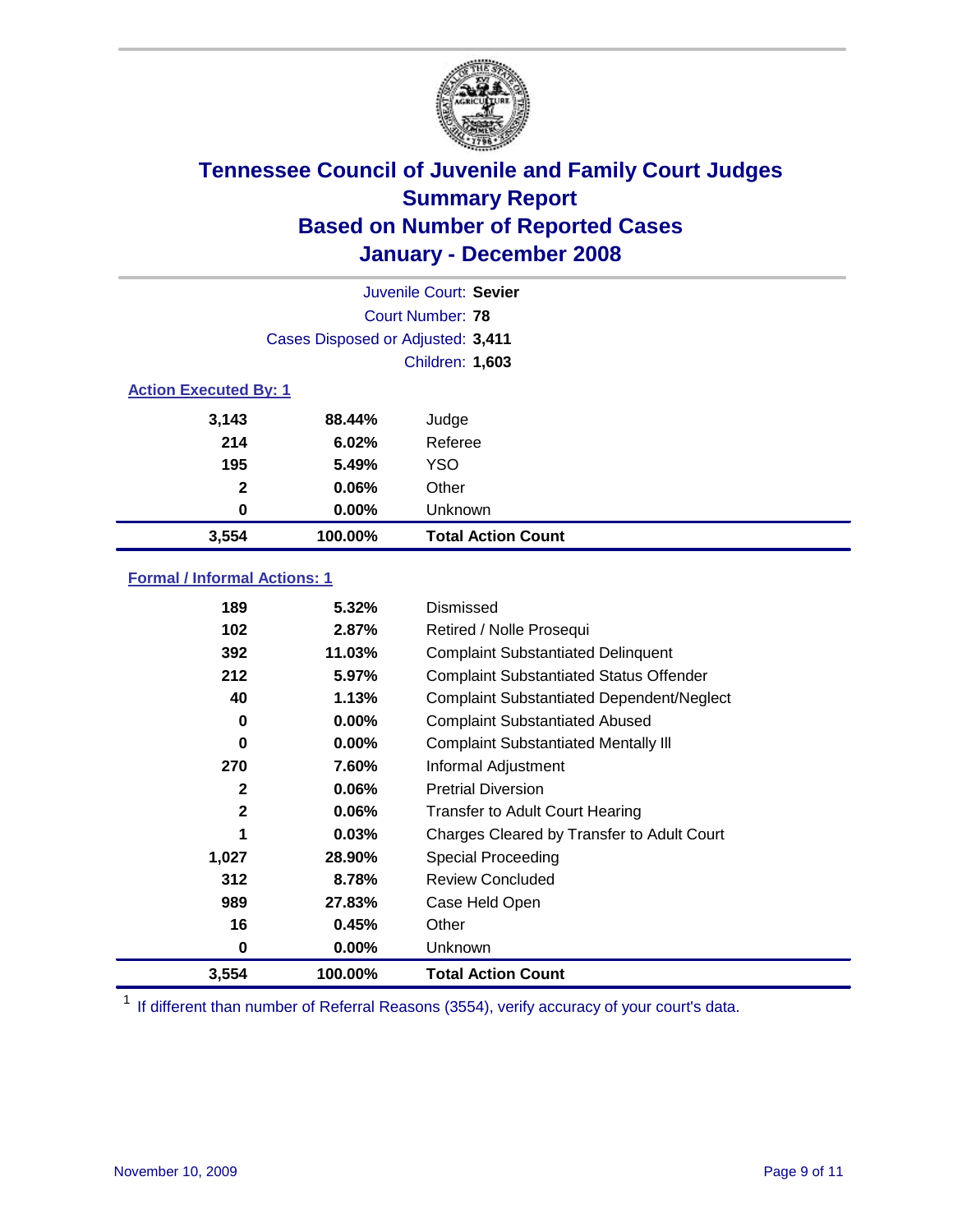

|                       |                                   | Juvenile Court: Sevier                                |
|-----------------------|-----------------------------------|-------------------------------------------------------|
|                       |                                   | <b>Court Number: 78</b>                               |
|                       | Cases Disposed or Adjusted: 3,411 |                                                       |
|                       |                                   | Children: 1,603                                       |
| <b>Case Outcomes:</b> |                                   | There can be multiple outcomes for one child or case. |
| 226                   | 2.58%                             | <b>Case Dismissed</b>                                 |
| 75                    | 0.86%                             | Case Retired or Nolle Prosequi                        |
| 153                   | 1.75%                             | Warned / Counseled                                    |
| 1,084                 | 12.38%                            | <b>Held Open For Review</b>                           |
| 54                    | 0.62%                             | Supervision / Probation to Juvenile Court             |
| 0                     | 0.00%                             | <b>Probation to Parents</b>                           |
| 14                    | 0.16%                             | Referral to Another Entity for Supervision / Service  |
| 205                   | 2.34%                             | Referred for Mental Health Counseling                 |
| 114                   | 1.30%                             | Referred for Alcohol and Drug Counseling              |
| 1                     | 0.01%                             | <b>Referred to Alternative School</b>                 |
| 0                     | 0.00%                             | Referred to Private Child Agency                      |
| 11                    | 0.13%                             | Referred to Defensive Driving School                  |
| 0                     | 0.00%                             | Referred to Alcohol Safety School                     |
| 357                   | 4.08%                             | Referred to Juvenile Court Education-Based Program    |
| 8                     | 0.09%                             | Driver's License Held Informally                      |
| 0                     | 0.00%                             | <b>Voluntary Placement with DMHMR</b>                 |
| 1                     | 0.01%                             | <b>Private Mental Health Placement</b>                |
| 0                     | 0.00%                             | Private MR Placement                                  |
| 0                     | 0.00%                             | Placement with City/County Agency/Facility            |
| 1                     | 0.01%                             | Placement with Relative / Other Individual            |
| 51                    | 0.58%                             | Fine                                                  |
| 280                   | 3.20%                             | <b>Public Service</b>                                 |
| 64                    | 0.73%                             | Restitution                                           |
| 0                     | 0.00%                             | <b>Runaway Returned</b>                               |
| 110                   | 1.26%                             | No Contact Order                                      |
| 0                     | 0.00%                             | Injunction Other than No Contact Order                |
| 10                    | 0.11%                             | <b>House Arrest</b>                                   |
| 1                     | 0.01%                             | <b>Court Defined Curfew</b>                           |
| 4                     | 0.05%                             | Dismissed from Informal Adjustment                    |
| 3                     | 0.03%                             | <b>Dismissed from Pretrial Diversion</b>              |
| 176                   | 2.01%                             | <b>Released from Probation</b>                        |
| 2                     | 0.02%                             | <b>Transferred to Adult Court</b>                     |
| 1                     | 0.01%                             | <b>DMHMR Involuntary Commitment</b>                   |